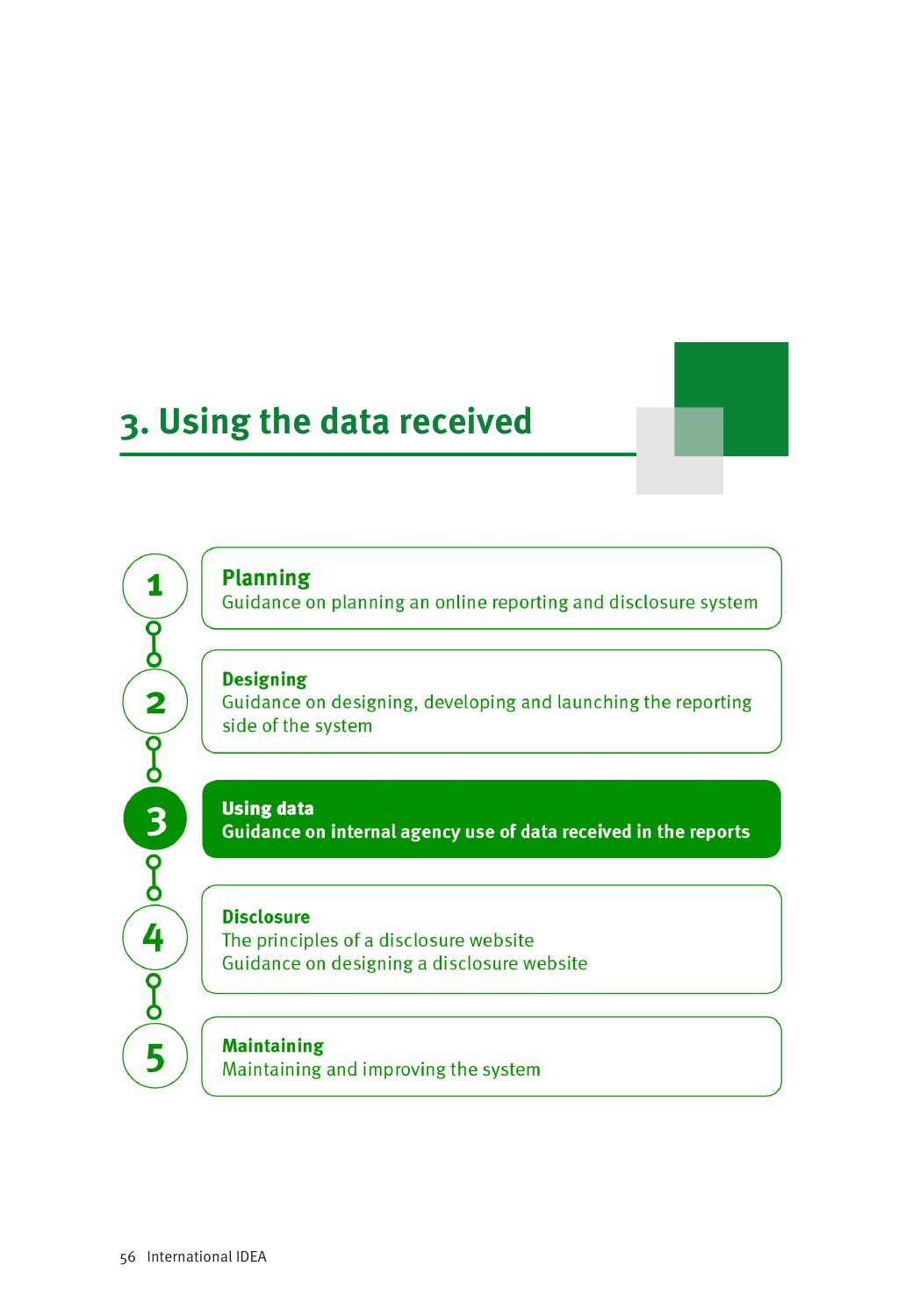

The oversight body can use the financial data received from political parties and candidates via the online reporting system in several ways, but most notably to monitor compliance with regulations; disclose data on their website for public scrutiny; verify the accuracy of data received; and analyse data for internal purposes.

## **3.1. Monitoring compliance with regulations**

The user interface should have been designed to allow staff to easily see all areas of non-compliance, including late submissions and breaches of donation or spending limits. This ability is, of course, absolutely fundamental to the functioning of any online political finance reporting system.

For monitoring compliance, the system needs to produce specific reports on, for example, submission and compliance history. Make sure that there is a dedicated member of staff with the necessary expertise to analyse and interrogate the data. There will always be unanticipated questions about the data that need answering, so it may prove cheaper in the long run to employ skilled staff who can write database reports.

In the event of non-compliance, it is crucial to ensure that the data are robust enough for use as evidence. Auditable data, as discussed in section 3.3, helps greatly in this regard.

# **3.2. Verification of data**

The extent to which the data received should be used to attempt to verify its accuracy will vary by country, depending on both the mandate of the oversight agency and the overall objectives of the online reporting and disclosure system. In more established democracies, the role of the oversight agency is often focused on monitoring compliance with reporting requirements and making the data public; civil society then scrutinizes and interrogates the data. If inaccuracies are discovered and reported to the oversight agency, it then follows up and investigates them. This is the case in democracies with a vibrant civil society and culture of investigative journalism, such as Australia, the UK and the USA.

In other countries, the political finance oversight agency has more of an anticorruption mandate. This is typically the case in former Soviet and Eastern bloc countries. In Mexico, the online system was created to detect violations of campaign finance regulations, particularly spending limits, in a more timely manner. In these countries, verifying the accuracy of the political finance data submitted is a central task of the oversight agency.

Although an online reporting system can help to some extent to verify data, much of this work will still need to be done manually. Where this task falls to the oversight agency, it should dedicate staff time to detecting inaccurate or false data.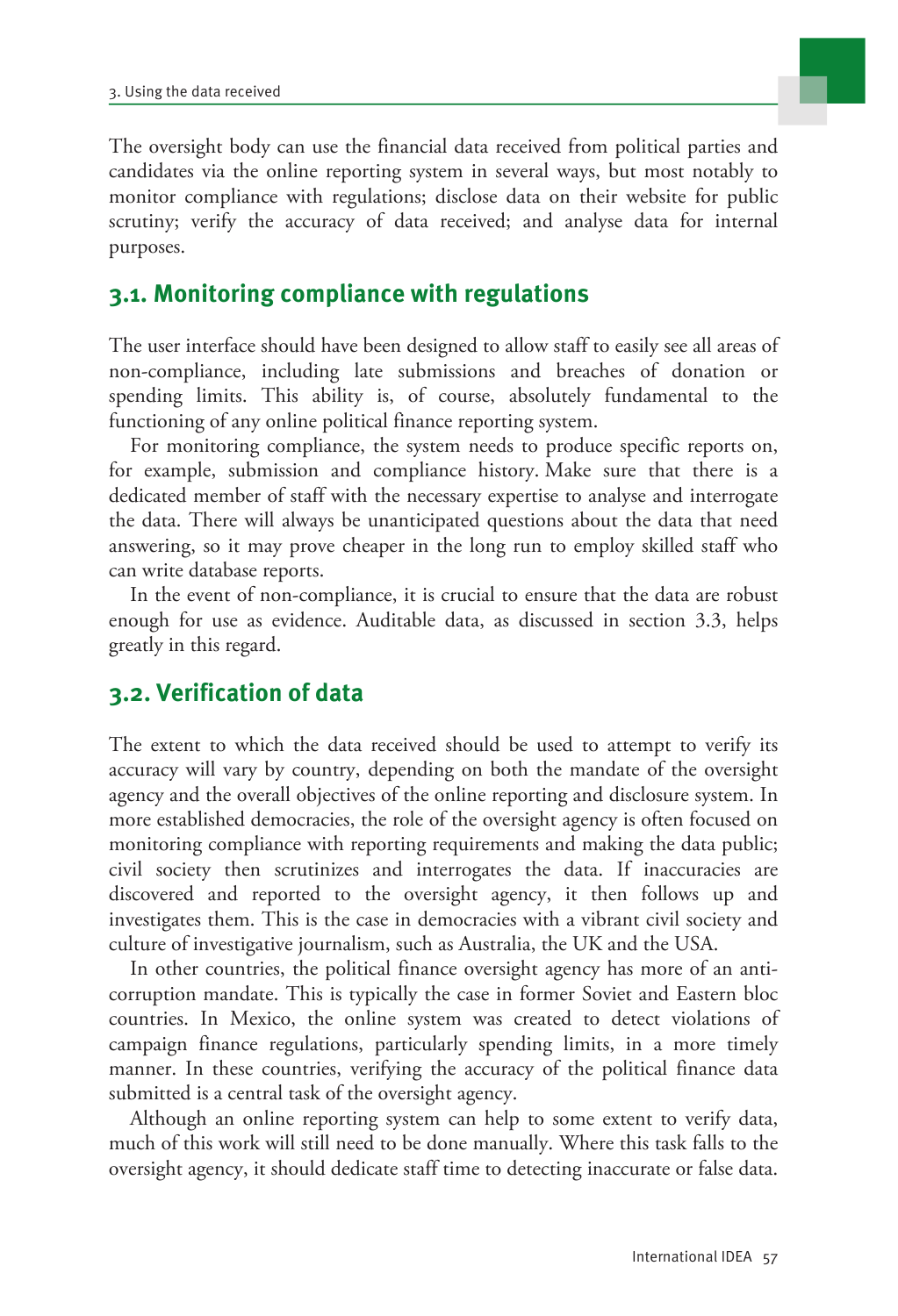

Below are three examples of how an online system can help with the verification process.

### **Looking for anomalies**

A system can be programmed to flag suspicious looking data entries that warrant further human investigation, such as particularly large sums of money or inconsistencies between different data sources. In Estonia, different sets of data can be compared to see if they tally. In Australia, donors are required to file reports on donations, in addition to parties and candidates reporting on receipt of these same donations. The eReturns system then compares these donation reports (made and received) and flags any discrepancies between the two.

In the USA, the system automatically checks for consistency between the current and previous report. For example, if the user's ending balances on the previous report do not match the starting balances on the current report, then this is flagged.

## **Linking to other agencies and databases**

If you expect data integrity to be an issue in your country, it may a good idea to link up with other official databases. Examples include:

- Cross-referencing social security numbers against civil registries, such as in Estonia, Finland and Georgia, to verify that only real, living people make donations. In Estonia, entries that contradict data contained in the population registry are automatically rejected.
- Linking to a business registry to check that donations come from legitimate entities, as in Estonia.
- Linking up with the tax registry, as in Estonia, where annual revenue and expenditures declared to the state are compared to reports submitted to the oversight agency. Latvia also intends to do this with its online system (under development at the time of writing). This comparison would detect whether donors contributed more than their total declared annual earnings according to their tax returns (which happens in an estimated 5 per cent of cases). In Colombia, if the electoral authorities deem it necessary to review the accuracy of financial information submitted to them, they can request data from the tax authorities.
- Cross-referencing political finance data with financial institutions, such as Mexico's Financial Intelligence Unit and National Bank and Monetary Commission. Ukraine has considered cross-referencing spending data with candidates' asset declarations during its planning process for an online political finance reporting system.